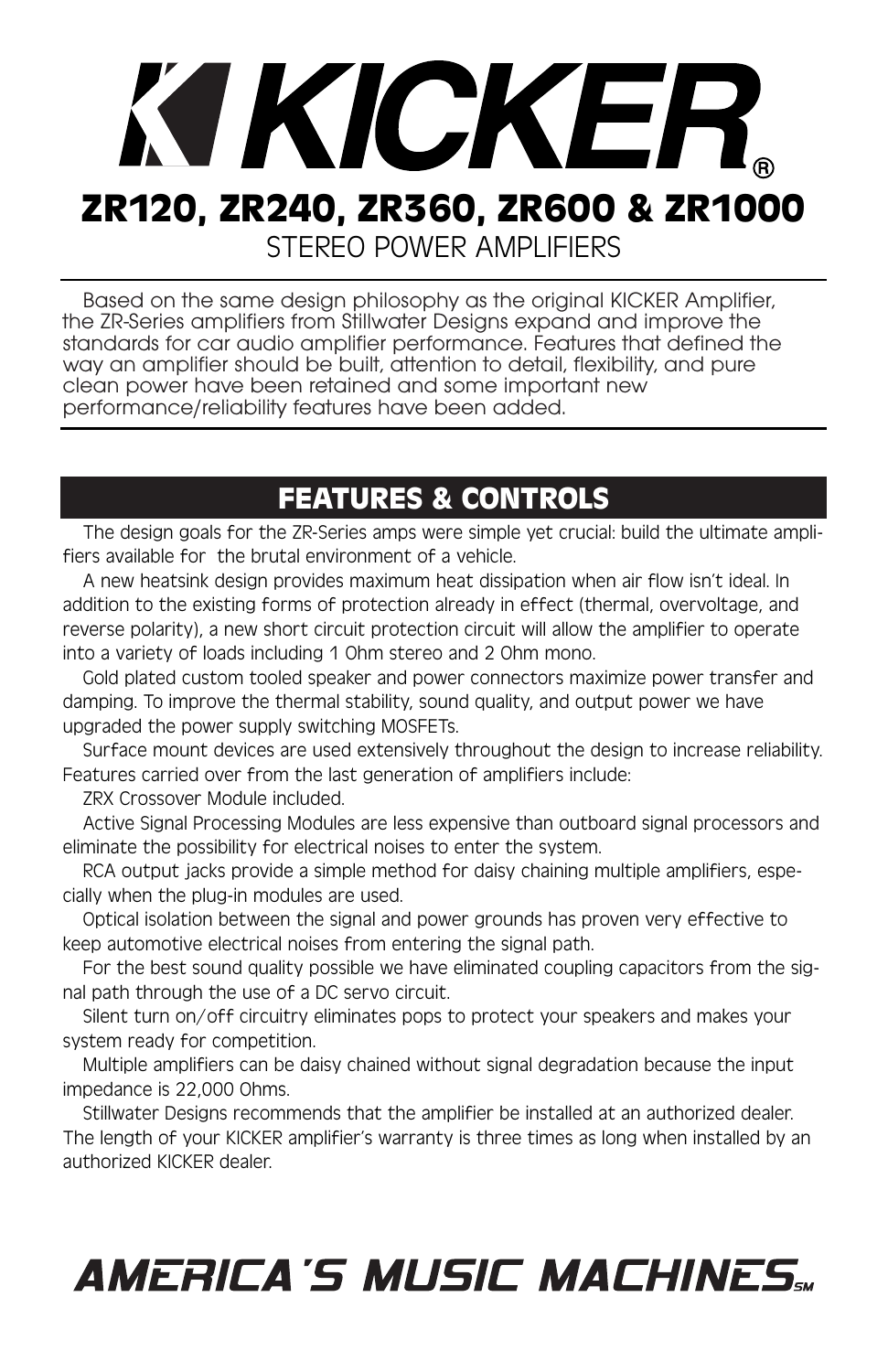# **MOUNTING INSTRUCTIONS**

The orientation of the amplifier is critical to proper cooling. The cooling fins are designed to operate best when the amp is in a vertical position or mounted flat with the fins up. It is important to keep the chassis of the amplifier isolated from the metal of the vehicle because the heatsink is connected to signal ground for noise isolation. Grounding the heatsink will cause a ground loop. The plastic inserts in the mounting feet of the amp should remain in place as isolators. These inserts are designed to accept #8 screws for mounting.

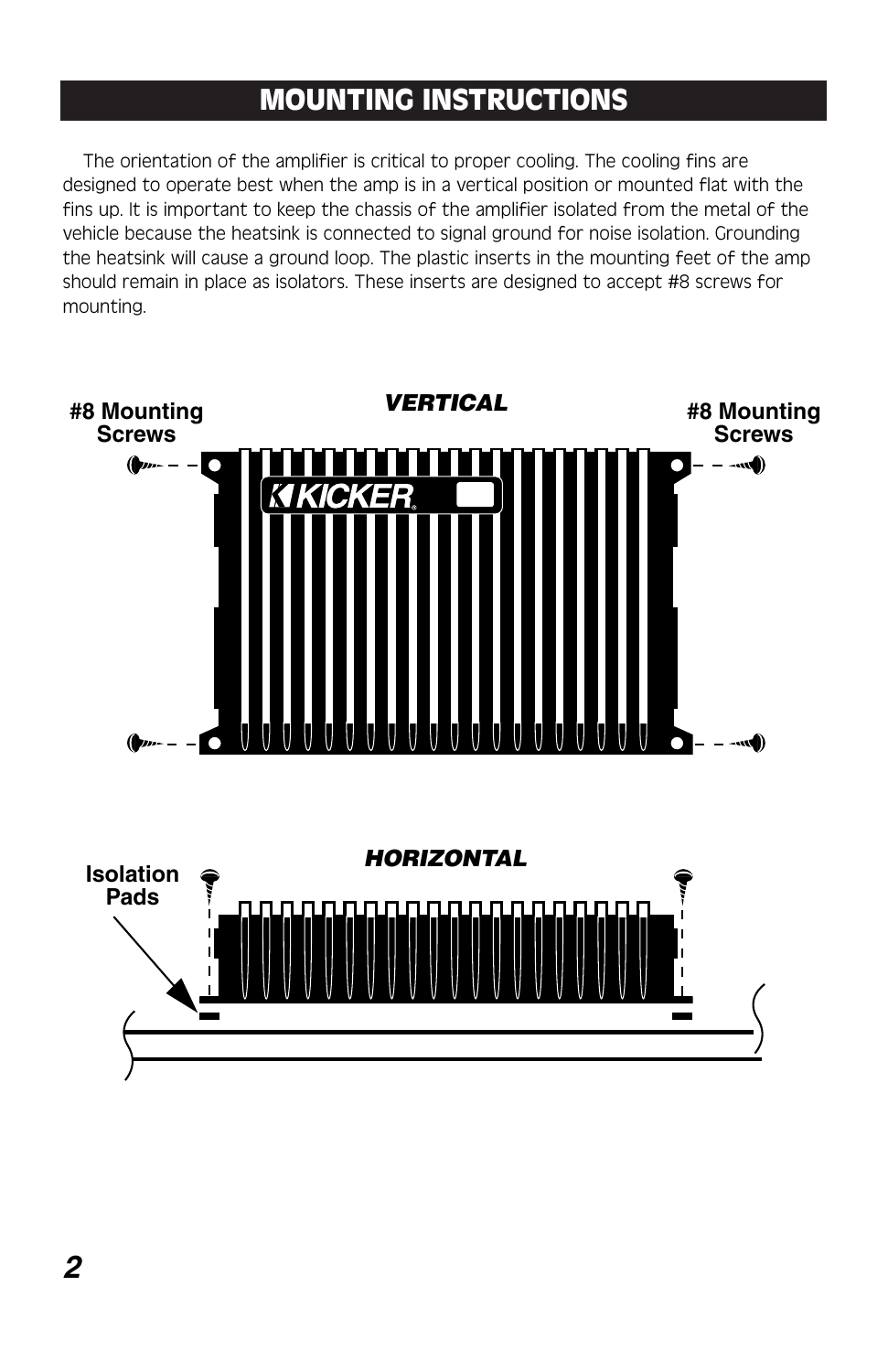*(Mounting Instructions, continued)* **Use KICKER End Caps and KICKER Sink Links to cover exposed end panels and hiding wiring in multiple amplifier installations.** 

**SUPPLIED END CAPS SNAP INTO PLACE OVER AMP END PANELS**



**OPTIONAL SINK LINK COVERS TWO AMPLIFIER END PANELS**

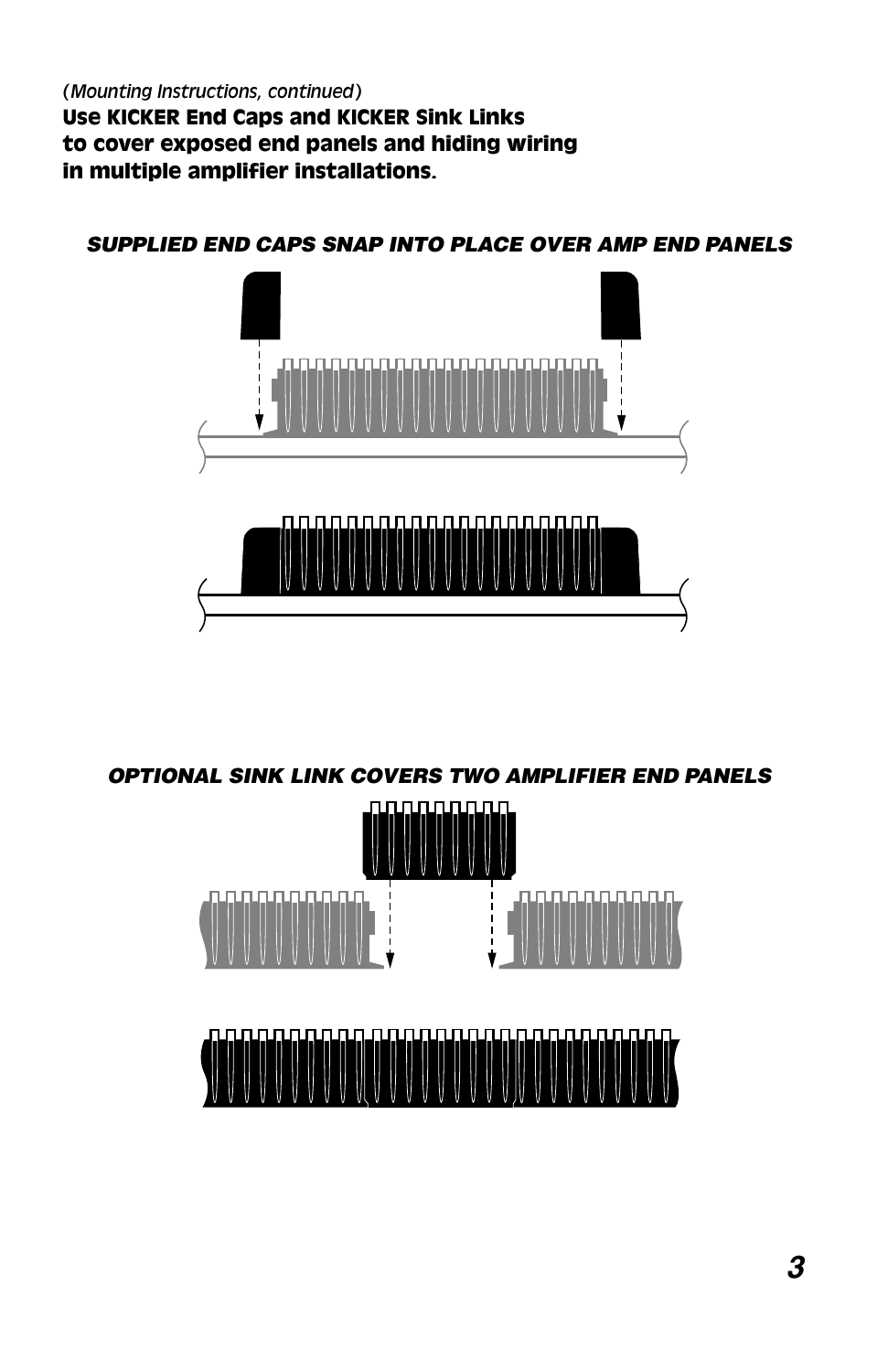# **WIRING INSTRUCTIONS**

All speaker connectors will accept up to 8 gauge wire with these exceptions: the ZR360, ZR600, and ZR1000 power and ground connectors are designed for 4 gauge wire. It is very important that the screws in the amplifiers' terminal strips are very tight. An allen wrench is included for this purpose. Always make the ground connection first when installing this amplifier and disconnect ground last when removing it from the system.

Connect the ground wire, which is 24 inches or less, to a structural chassis member. Be sure the connection is to bare metal and securely screwed or bolted. (It is not recommended to run the ground wire to the battery.) Run a positive wire of the size shown below directly to the positive terminal of the battery and use a fuse of appropriate size within 18 inches of the battery.

This fuse protects the wire run from the battery.

Please refer to this wire gauge selection chart for minimal loss at full rated power under test conditions:

|        | Model Up to 4 ft 4 to 7 ft | 7 to10 ft | 10 to 13 ft | 13 to 16 ft | 16 to 22 ft |
|--------|----------------------------|-----------|-------------|-------------|-------------|
| ZR120  |                            |           |             |             |             |
| ZR240  |                            |           |             |             |             |
| ZR360  |                            |           |             |             |             |
| ZR600  |                            |           |             |             |             |
| 7R1000 |                            |           |             |             |             |

When running the signal wires keep them away from all power wires in the vehicle to avoid noise. If a signal wire needs to cross power wires, try to make the junction at 90 degrees. This will have the least chance of picking up noise.

Note: in the case where the recommended wire size is larger than the amplifier's connector, it may be necessary to use a power distribution block or inline connector to adapt down to the size your amp will accept.

Inline fuse used at the battery: ZR120 = 30A, ZR240 = 60A, ZR360 = 80A, ZR600 = 90A,  $ZR1000 = 150A$  (supplied with the amplifier).

# **IMPORTANT INFORMATION**

#### **PLEASE READ BEFORE INSTALLING AMPLIFIER**

Your new KICKER power amplifier is equipped with a ZRX Active Electronic Crossover Module installed in the Module Docking Port.

You may configure the ZRX to function as a low pass filter (12dB/octave at 80Hz) or high pass filter (12dB/octave at 100Hz) by setting the switch on the ZRX as shown is the illustration. The ZRX may also be set to bypass, in which case your amplifier will function in a full-range mode. The ZRX affects only the amplifier in which it is installed. The amplifier's output RCA jacks carry a full-range signal regardless of the settings on the ZRX.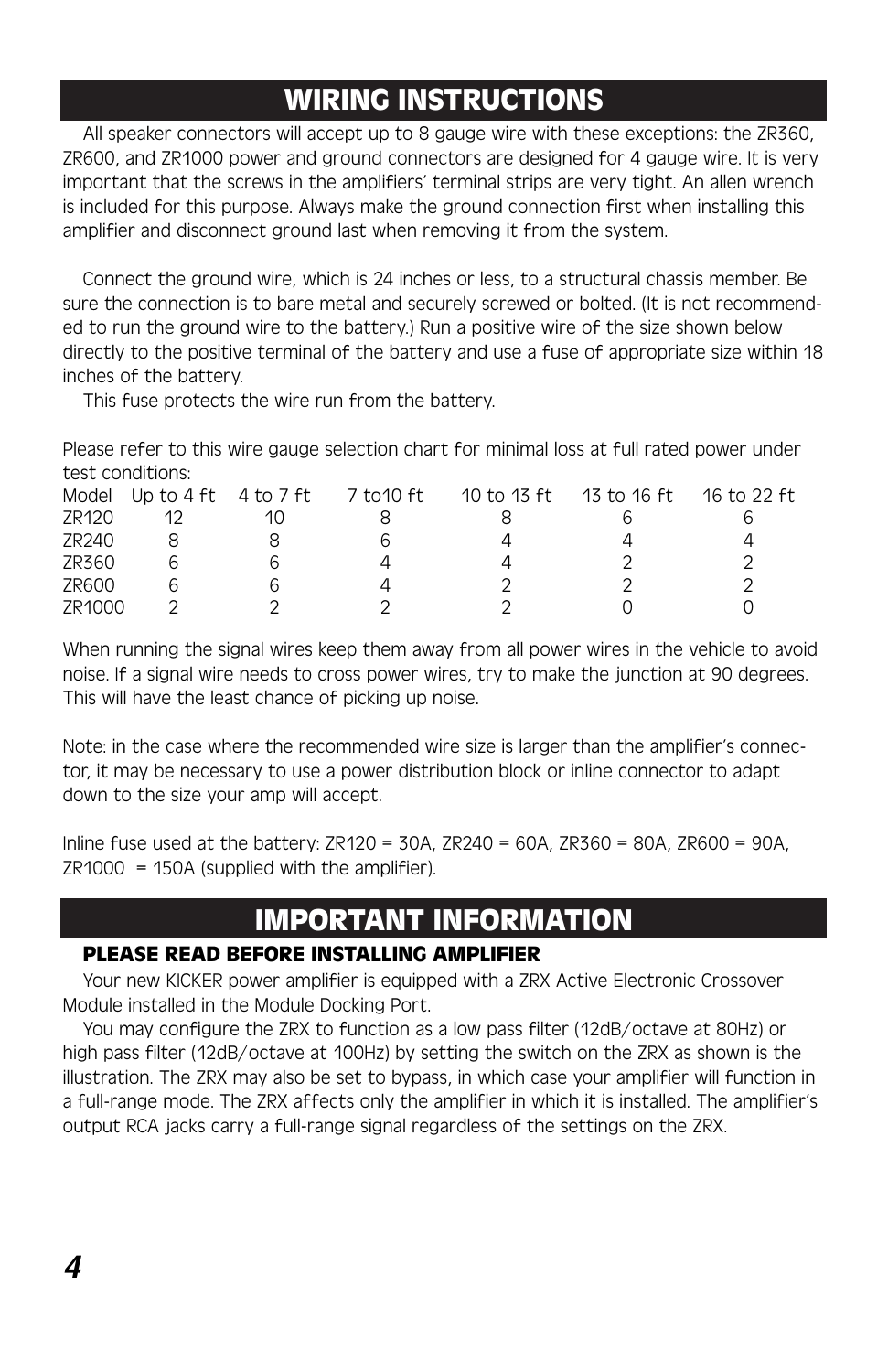#### *(continued)*



Setting the ZRX

Bypass Mode - Amplifier reproduces the full frequency range Low Pass Mode - Amplifier frequencies 80Hz and lower High Pass Mode - Amplifier frequencies 100Hz and higher

#### **IMPORTANT OPERATION NOTES**

An Active Signal Processing Module must be installed in the Module Docking Port in order for the amplifier to operate. Never power up the amplifier without a module installed. Never remove or insert a module with the amplifier powered up. Failure to follow these precautions can result in damge to your speaker(s) and/or amplifier(s) which may not be covered under warranty.

# **Typical Installations**

Daisy Chaining Two Amplifiers with ZRX Modules

Adding a KICKER Amplifier and Subwoofer



# **ZRX Specifications**

Crossover Slope 12dB/octave Crossover Points 80Hz low pass

100Hz high pass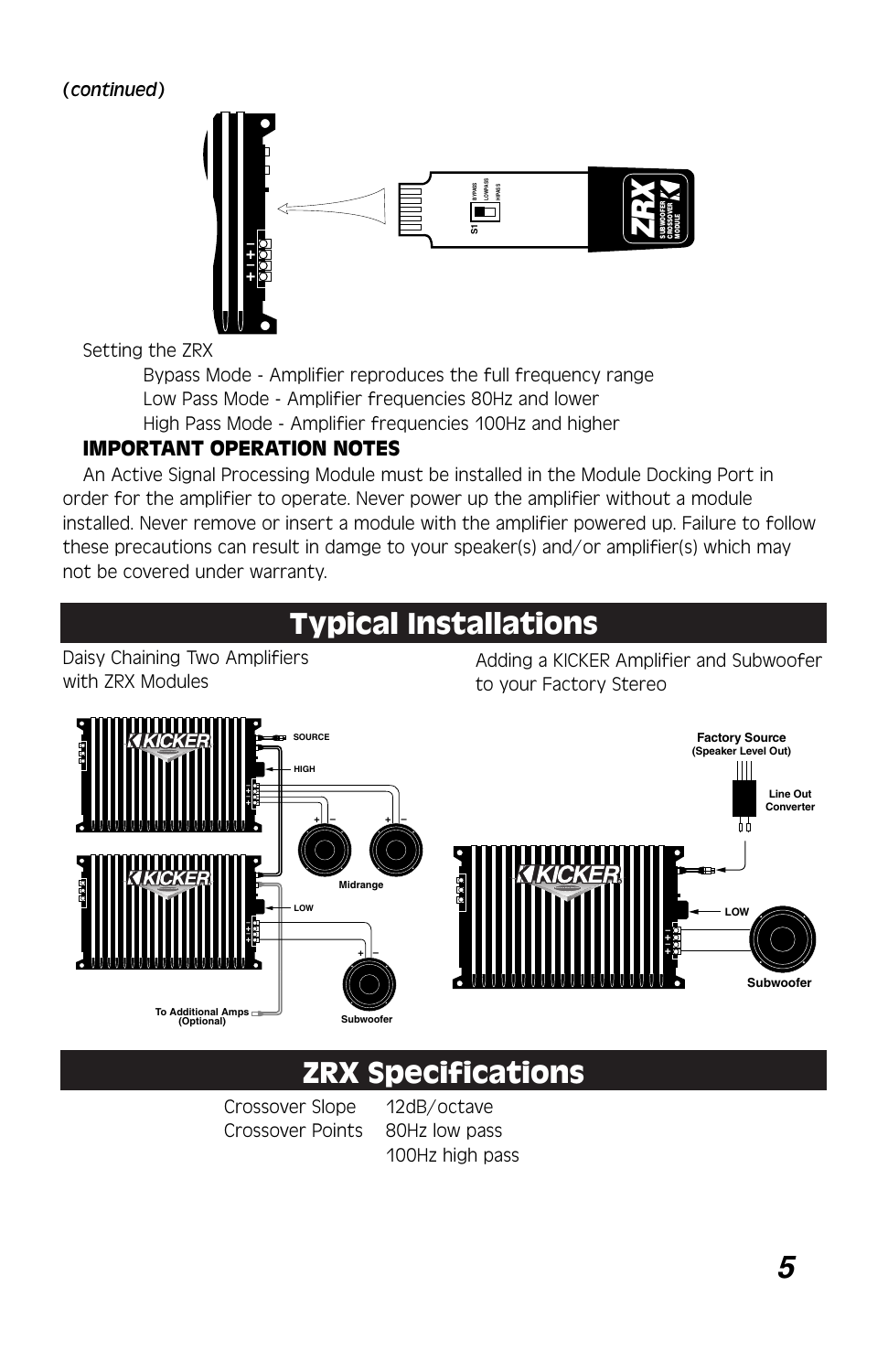# **SYSTEM DIAGRAMS**

These diagrams show minimum operating impedances for each system configuration The ZR-Series KICKER amplifiers **Do Not** need low impedances to make full power. In stereo mode the amplifier will make all available power at 2 Ohm per channel. Likewise, 4 Ohm mono is the impedance necessary to get full power out of the amp.

#### **TWO CHANNEL OPERATION**

In conventional stereo or two channel operation, a signal is required for each channel and a speaker load of no less than 1 Ohm is connected to each of the right and left outputs.



#### **BRIDGED OPERATION**

For bridged mono systems, an input is required to both input connectors and the speaker load of no less than 2 Ohms is connected to the left+ and right-.



**MINIMUM LOAD IMPEDANCE 2**Ω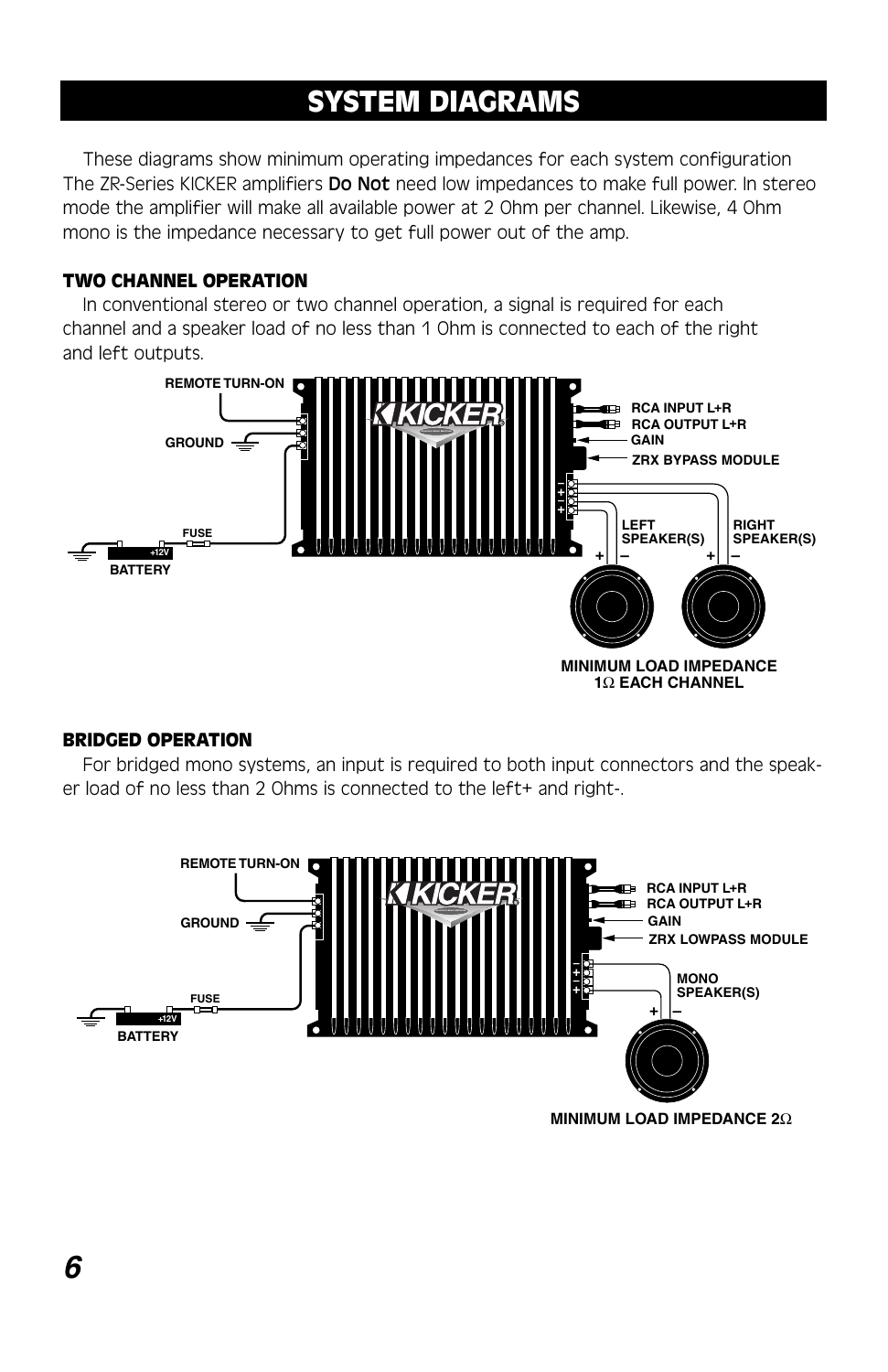#### *(System Diagrams, continued)*

#### **THREE CHANNEL OPERATION**

The higher frequencies (typically above 100Hz) are connected in stereo while the mono woofer(s) are connected from the left+ to the right-. These systems require the use of passive crossovers to maintain proper impedance loads at all frequencies.

#### **Left Channel, Right Channel and Subwoofer**

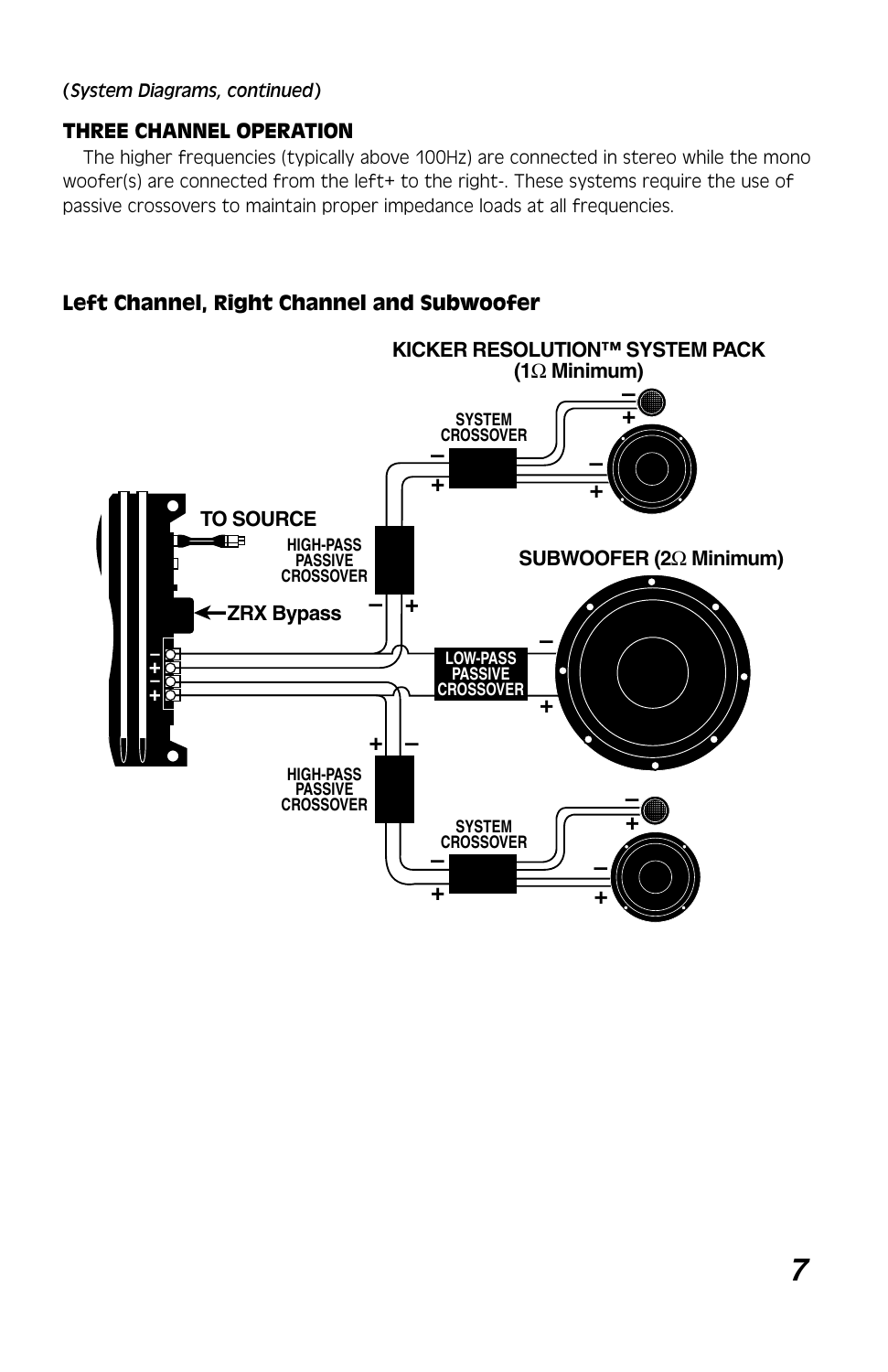#### **DAISY-CHAINING AMPLIFIERS**

When operating more than one amplifier in the same frequency range it is possible to connect the input of the next amplifier to the output of the first. Daisy chaining in this manner requires only one source for several amplifiers.



# **SETTING GAIN CONTROLS**

The gain control is provided for level matching purposes; it does not give the amplifier any more power by turning it up  $-$  its purpose is to adjust the sensitivity of the amplifier in relation to the output level provided by the source.

Start with the amp gain set to minimum by turning the control counter-clockwise. Turn the source level up until distortion is barely audible – this will be at about 75-80% of full volume. Raise the amplifier gain until distortion is just audible. The gain is now set correctly. Check the level with CD/tape and tuner to make sure the adjustment is correct for all sources.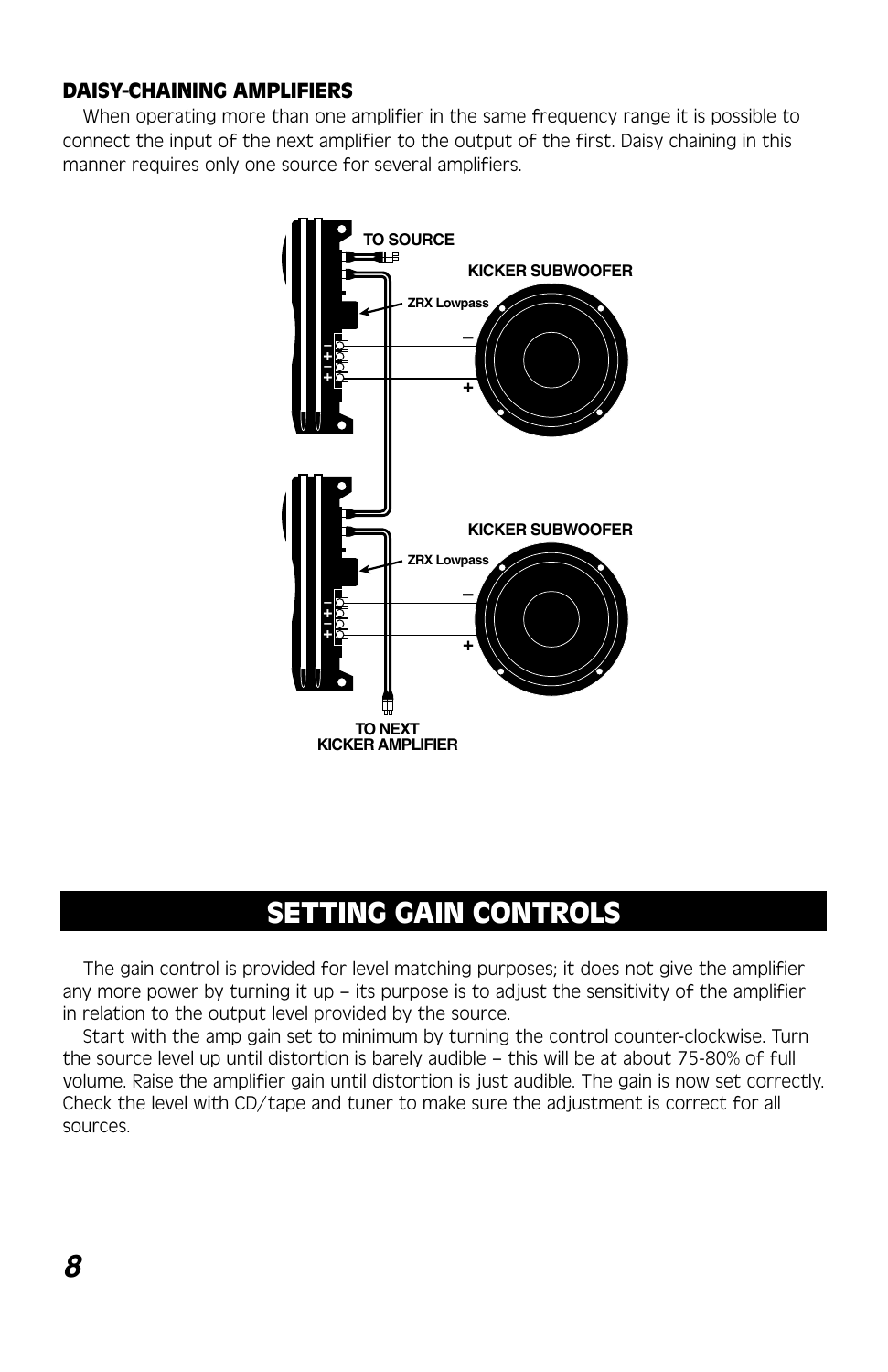# **OPTIONAL ACTIVE SIGNAL PROCESSING MODULES**

All KICKER amplifiers have a Module Docking Port, which allows the use of any KICKER Module. These modules greatly increase your amplifier's versatility, and cost very little when compared to "stand alone" units with the same functions.

#### **Active Crossover Modules:**

These 2-way modules allow you to use separate amplifiers for your subwoofers, midbass drivers, midranges, or tweeters. By doing this, especially on the subwoofer, a clean and undistorted sound is available at much higher listening levels.

Each module offers a range of selectable crossover frequencies and 24dB/octave filtering.

- SWX 60Hz, 80Hz, or 100Hz subwoofer/midbass or midrange crossover.
- MRX 175Hz, 250Hz, or 350Hz midbass/midrange crossover.
- TWX 3500Hz or 4500Hz midrange/tweeter crossover.

#### **Specialty Modules:**

- EEM (Electronic Enclosure Module) When used with KICKER Freeair™ woofers, this module simulates the response of KICKER Competition™ woofers in a sealed enclosure.
- EQM (Equalization Module) Frequency Enhancement and extension module that equalizes frequencies in the low bass region as well as the upper treble regions.
- CRM (Center/Rear Fill Module) This module allows one amplifier to drive a center channel and rear speakers independently at the same time.
- RGX (Remote Gain Module) An ideal amplifier enhancement module that pro vides a remote gain control function.
- PBM (Parametric Bass Module) is designed to meet the demand for a remote-controllable bass EQ to enhance your bass listening pleasure and to allow you to adjust the bass boost and center frequency from the comfort of the driver's seat.
- KEQ (KICKEQ) adds adjustable Bass Boost (up to +18dB at 40Hz) and Treble Boost (up to +12dB at 18kHz).
- MMDP (Multi-Module docking Port) Allows the use of two KICKER Active Signal Processing Modules in a single amplifier.

See your Authorized KICKER Dealer for more high performance Active Signal Processing Modules - the secret behind the amazing flexibility of KICKER amplifiers.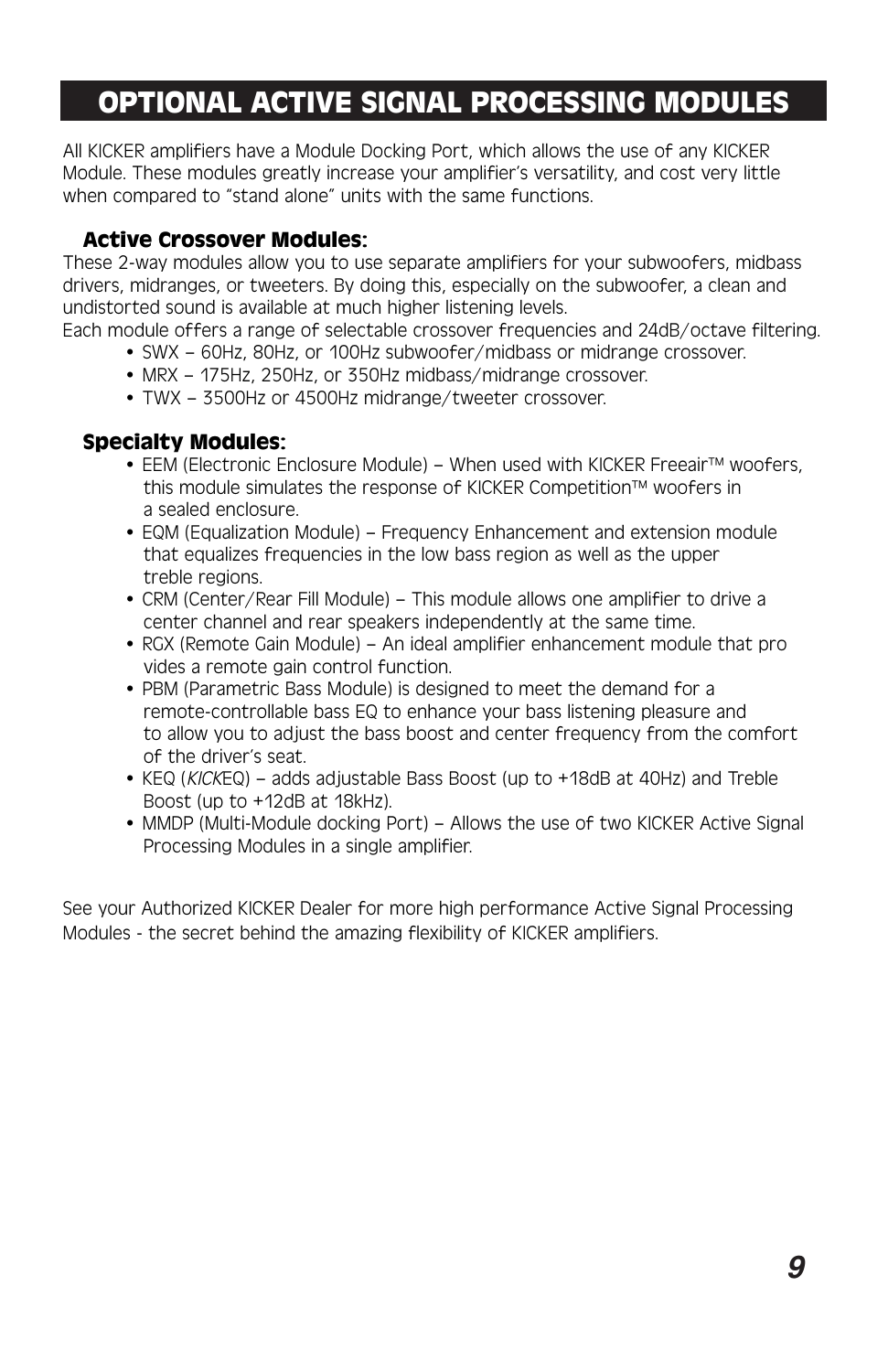# **TROUBLE SHOOTING**

Note: It is normal for the yellow trouble LED to blink when the amplifier is turned on or off. This is a function of the protection circuit looking for trouble.

 $\Box$  Red LED power indicator off, yellow trouble indicator off.

With a Volt Ohm Meter (VOM):

- Check +12 Volt terminal
- Check Ground terminal
- Check for +12 Volts at remote turn-on terminal

 $\Box$  Red LED power indicator on, yellow trouble indicator off:

- Make sure there is a module in place and the settings are correct
- Check RCA and speaker connections
- Test speaker outputs with a known good speaker
- Substitute a known good signal source

 $\Box$  Yellow trouble LED on, red power indicator off:

- 1. Amp is very hot Thermal protection is engaged. Verify that speaker load impedance is not below specified minimums. Check area around amplifier for objects which may restrict air flow and proper cooling. If this continues to be a problem, take vehicle to an authorized Kicker dealer for evaluation.
- 2. Amp is not too hot Overcurrent protection is engaged, red power LED blinks every two seconds. This indicates that there is a short in the speaker wiring. Locate short using a VOM by checking between speaker positive and negative. If the amplifier is used in stereo, try disconnecting one channel at a time to help isolate which channel is shorted.
- 3. Amp is not too hot Voltage to amp is not within the 9-16 volt operating range. If the vehicle's charging system goes over 16 volts, the amp will shut off. If the voltage gets too low, the amp will not operate. Using a VOM identify the voltage problem and rectify.

 $\Box$  Alternator noise (whistling sound that follows the engine RPM).

- Make sure that the amp case is not grounded.
- Make sure that the source has a good ground.
- Check routing of the RCA cable. Try substituting another RCA cable routed in a different location in the vehicle.
- Check gain setting to make sure that it is not too high.

 $\Box$  Stereo image is unfocused and bass is reduced. Check system phasing by turning the balance control from the left to the right. If the bass is more prominent when turned to either side, check speaker wiring for proper positive and negative connections. Reverse connections on one channel if necessary.

CAUTION: When jump starting the vehicle, be sure that connections made with jumper cables are correct. If improper connections are made, it can result in blown amplifier fuses as well as failure in other systems in the vehicle.

If you have more questions about the installation of your new KICKER component, see the Authorized KICKER Dealer where you purchased your component. You may also call our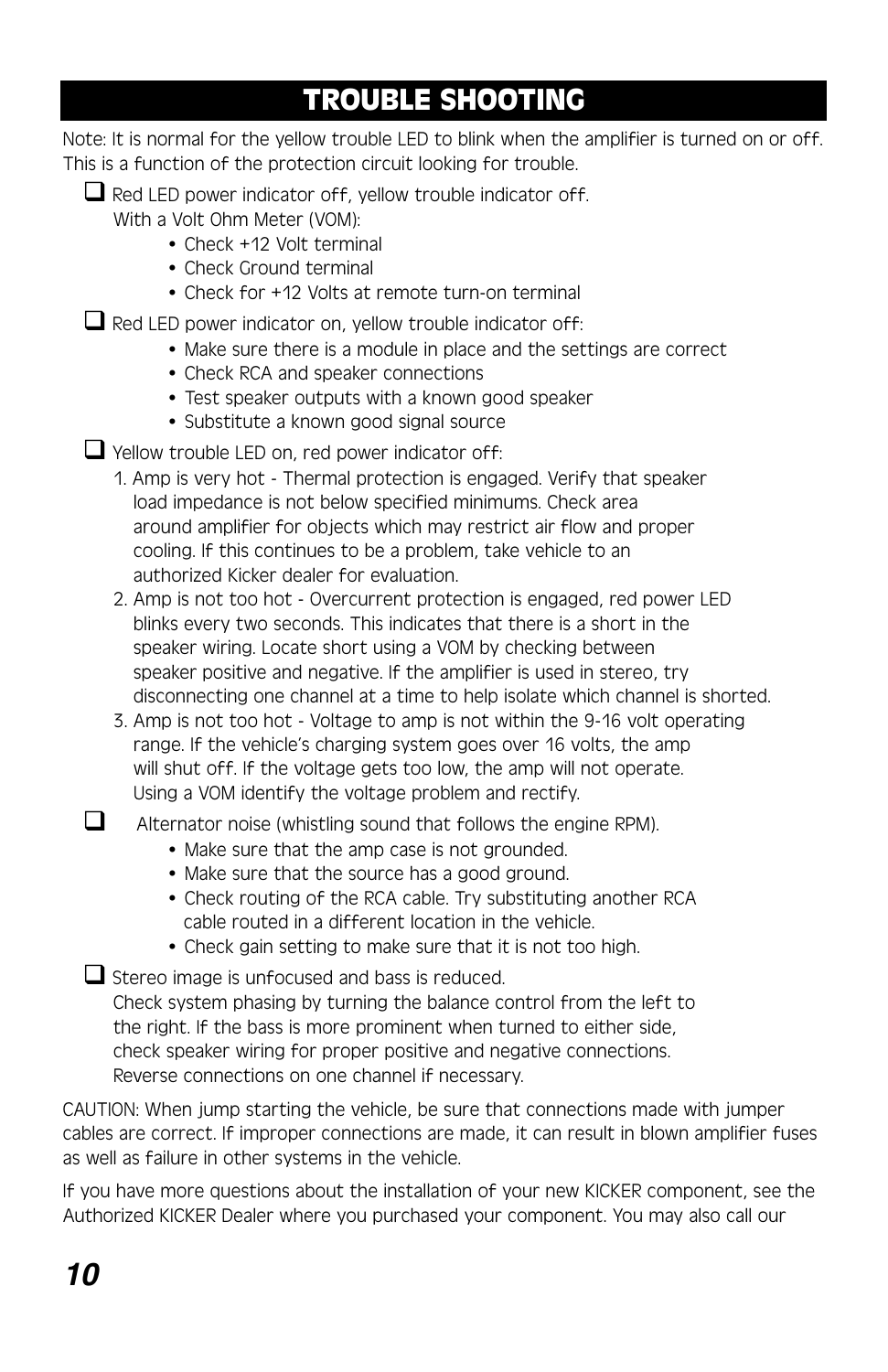| Rated Power<br>4Ω stereo<br>(watts) | Rated Power<br>222 stereo |                                      |                        |                                                                               |                        |                                       |
|-------------------------------------|---------------------------|--------------------------------------|------------------------|-------------------------------------------------------------------------------|------------------------|---------------------------------------|
|                                     | (watts)                   | Rated Power<br>122 stereo<br>(watts) | Rated Power<br>(watts) | 42 Bridged Mono 2.662 Bridged Mono 222 Bridged Mono<br>Rated Power<br>(watts) | Rated Power<br>(watts) | Dimensions<br>2.75H x 10W<br>(Inches) |
|                                     |                           |                                      |                        |                                                                               |                        |                                       |
| 250 x 2                             | 500 x 2                   | 350 x 2                              | 000                    | 1000                                                                          | <b>DO</b>              | 23.15L                                |
| 150 x 2                             | 300 x 2                   | 275x2                                | 800                    | 800                                                                           | 550                    | 19.85L                                |
| 90 x 2                              | 180 x 2                   | 200 x 2                              | <b>360</b>             | <b>QD</b>                                                                     | 400                    | 17.1L                                 |
| 60 x 2                              | $120 \times 2$            | 150 x 2                              | 240                    | 500                                                                           | <b>200</b>             | 14.35L                                |
| 30 x 2                              | 60 x 2                    | $90 \times 2$                        | 120                    | 180                                                                           | 180                    | 1.05                                  |
|                                     |                           |                                      |                        |                                                                               |                        |                                       |
| becifications common to all models  |                           |                                      |                        |                                                                               |                        |                                       |

# **Specifications common to all models** š

Maximum Distortion at Rated Power, 4Ω Stereo, 12.5-16VDC: 0.02%<br>Frequency Response: 10Hz-28kHz; +0, -1dB<br>Signal-to-Noise Ratio: >100dB, unweighted, re: rated power<br>Input Sensitivity: 150mV-3V RMS Maximum Distortion at Rated Power, 4Ω Stereo, 12.5-16VDC: 0.02% Signal-to-Noise Ratio: >100dB, unweighted, re: rated power Frequency Response: 10Hz-28kHz; +0, -1dB Input Sensitivity: 150mV-3V RMSInput Impedance: 22kΩ